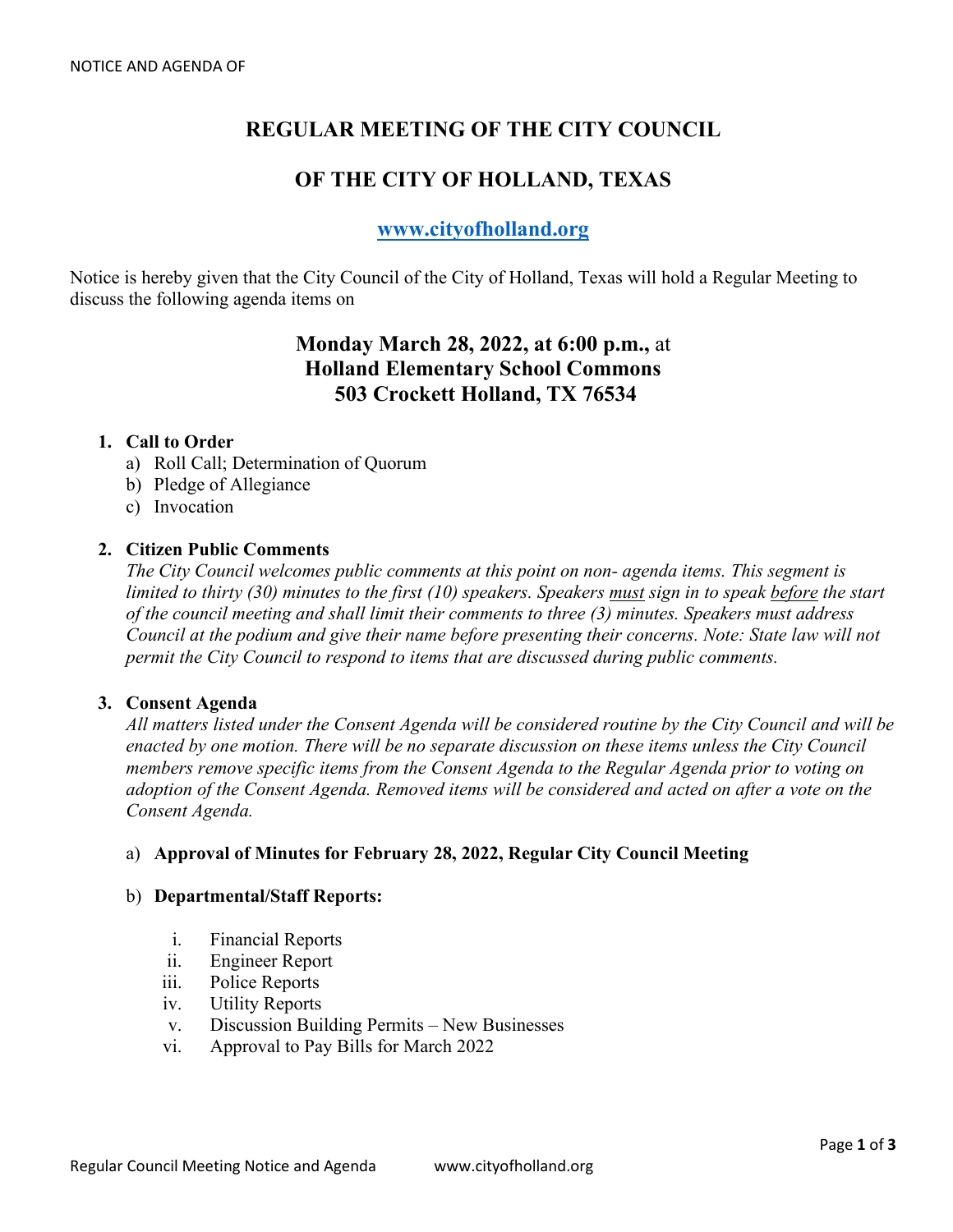## **REGULAR AGENDA; REVIEW/DISCUSS AND CONSIDER ACTION**

## **4. DISCUSSION/ POSSIBLE ACTION ITEMS:**

- a) **Discussion and possible action – AN ORDINANCE OF THE CITY COUNCIL OF THE CITY OF HOLLAND, TEXAS, DECLARING UNOPPOSED CANDIDATES FOR ALDERMAN SEAT 2 AND ALDERMAN SEAT 4 IN THE MAY 7, 2022 GENERAL CITY ELECTION, ELECTED TO OFFICE; CANCELING THE ELECTION; PROVIDING A SEVERABILITY CLAUSE; AND PROVIDING AN EFFECTIVE DATE.**
- b) **Discussion and possible action –** Discussion regarding the building of duplexes on the property of Darin Chick (corner of El Paso).
- c) **Discussion and possible action –** Council to consider the Planning and Zoning Commission recommendation to approve the Amsterdam Subdivision Preliminary Plat submitted by Clark & Fuller, PLLC.
- d) **Discussion and possible action –** Council to consider the Planning and Zoning Commission recommendation to approve a Special Use Permit for property owners of 309 Hackberry St. to temporarily reside in an RV on their property while a permanent residence is constructed.

**AN ORDINANCE OF THE CITY COUNCIL OF THE CITY OF HOLLAND, TEXAS, GRANTING A SPECIAL USE PERMIT FOR TEMPORARY PLACEMENT OF A RECREATIONAL VEHICLE (RV) ON A LOT LOCATED AT 309 HACKBERRY STREET FOR TEMPORARY RESIDENTIAL LIVING DURING CONSTRUCTION OF A PERMANENT RESIDENCE.** 

- e) **Discussion and possible action –** Further discussion regarding rental viability of the stage area within the City Park and development of rental agreement for said usage.
- f) **Discussion and possible action –** Recommendation and approval of appointment for the City's representative on the Board of Directors of the Central Texas Water supply Corporation.

#### **5. Announcements of future Council meeting dates – April 25, 2022**

**6. Adjourn**